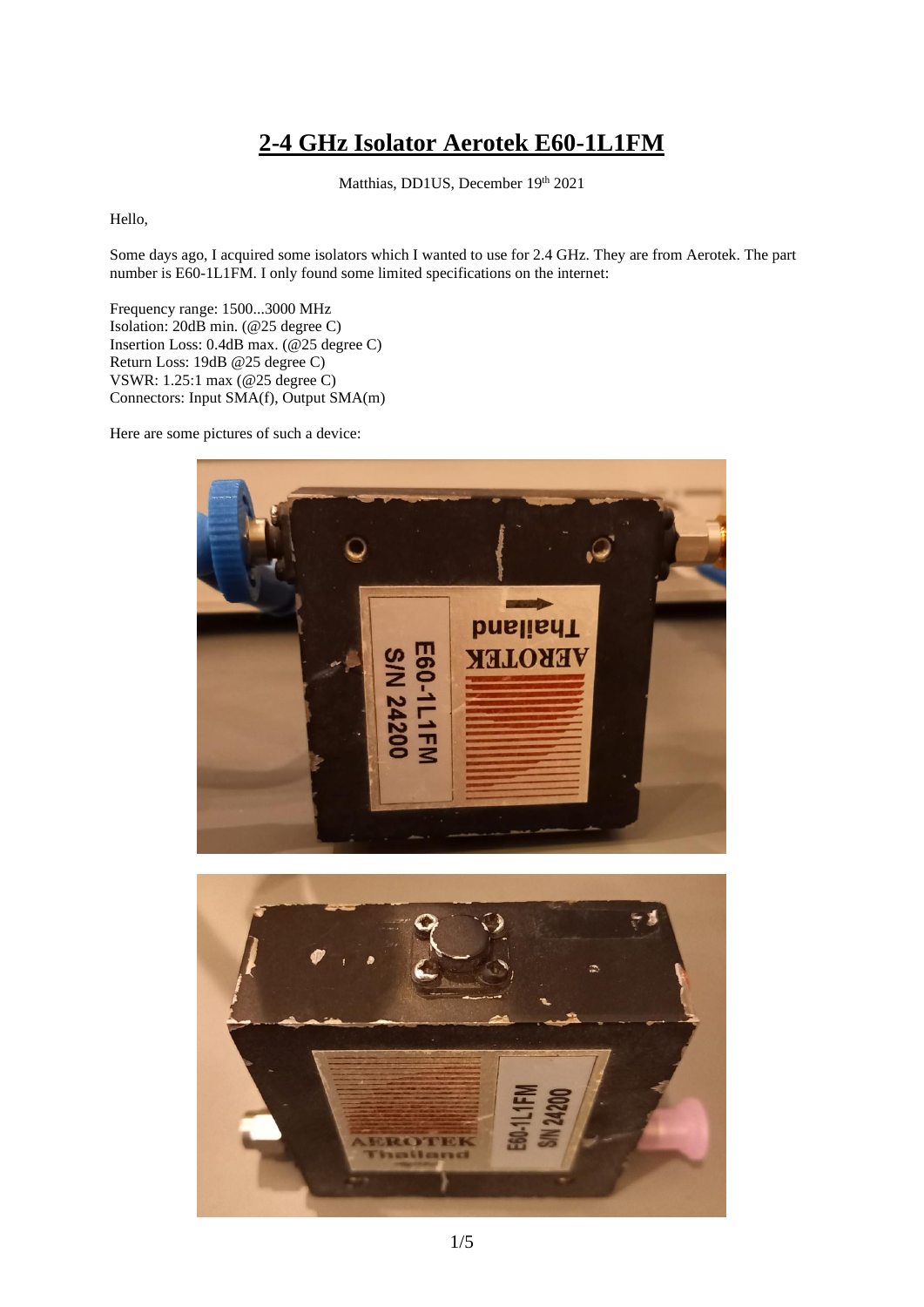

The isolator is housed in a solid metal case and a female SMA connector at the input and a male SMA connector at the output port.

The following data is printed on the device: AEROTEK Thailand E60-1L1FM S/N 24200

Below you will find some measurement results of this S-band isolator. All measurements were done in the frequency range 1GHz to 3GHz.

S11 input matching (return loss at 2400MHz is 27.6dB)

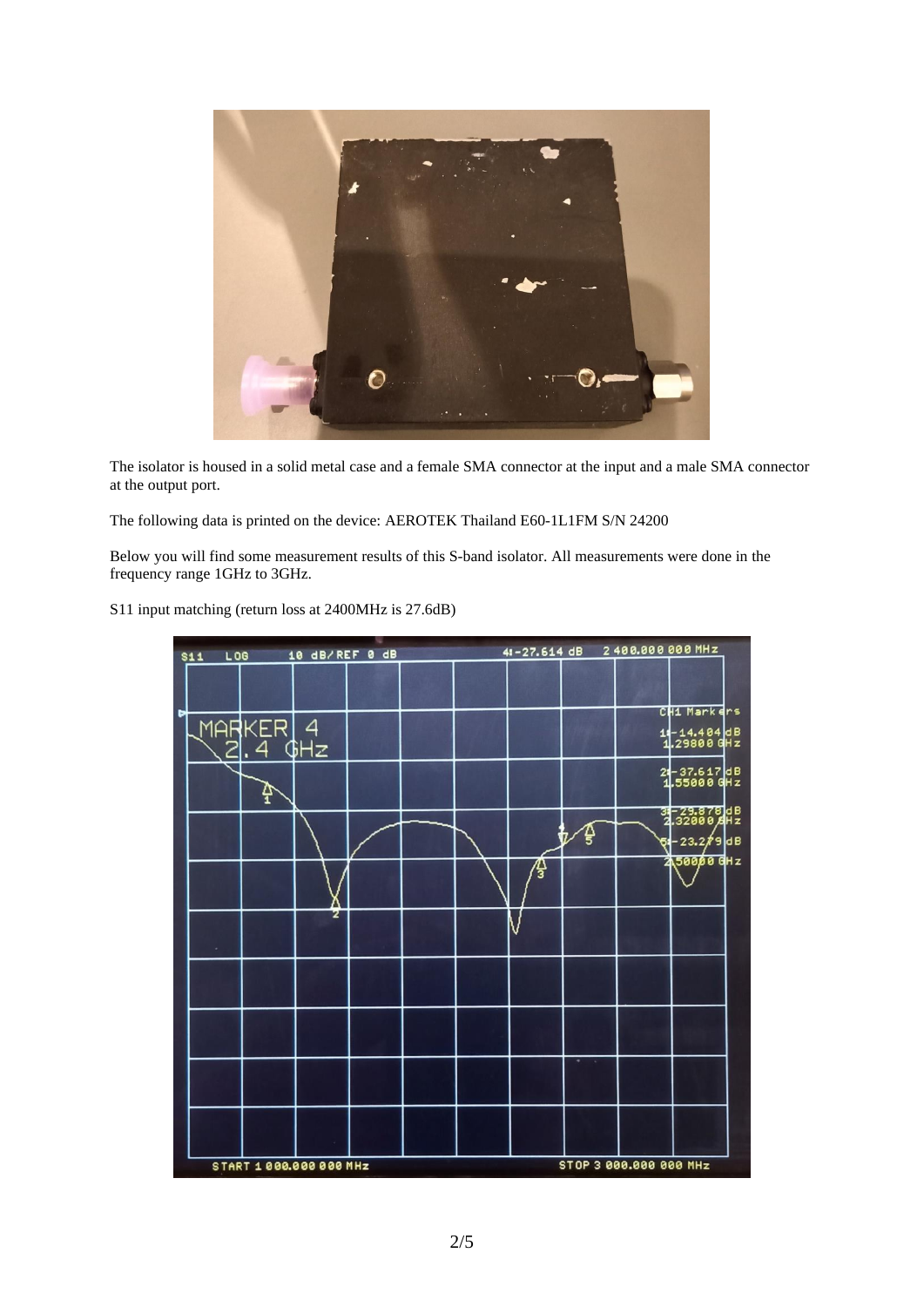

S21 forward transmission (insertion loss at 2400MHz is 0.29dB)

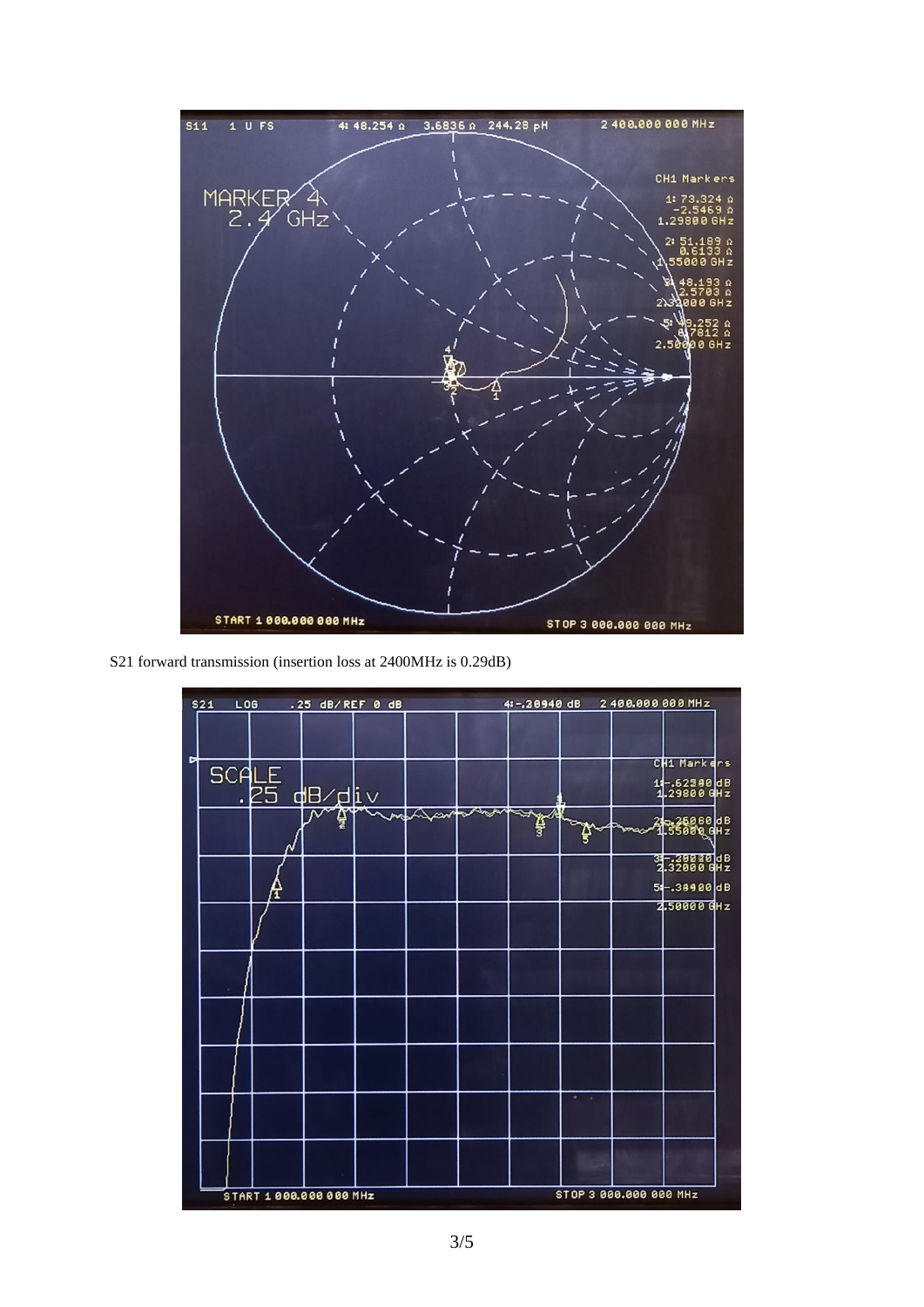S12 reverse transmission (isolation at 2400MHz is >39dB)



S22 output matching (return loss at 2400MHz is 24.7dB)